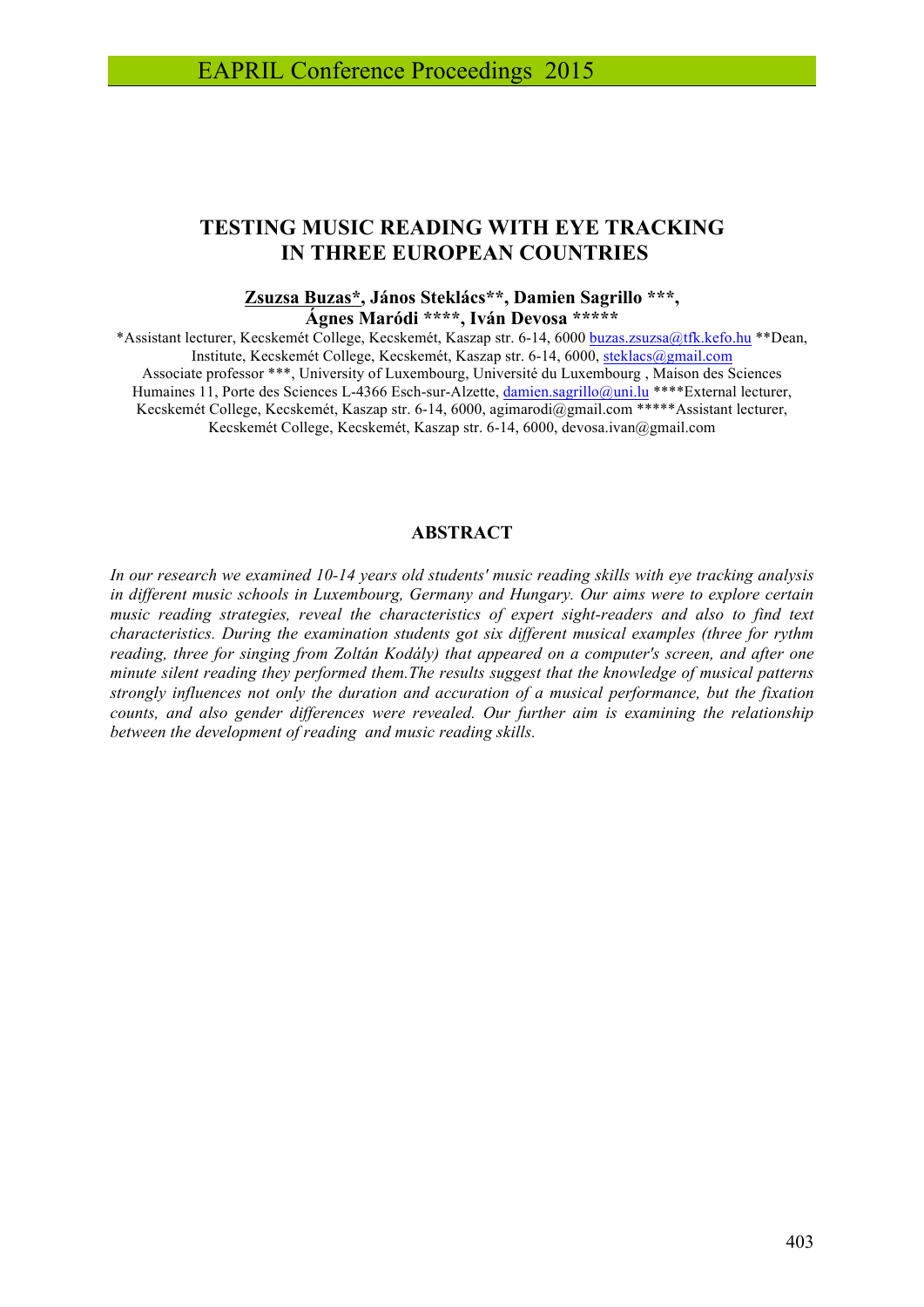### **EYE-TRACKING IN EDUCATION**

Eye-tracking is becoming a popular methodological tool that is used in a wide variety of different research fields - from commercial usability to scientific psychology, education or vision research. This research technology enables us to learn more about the development of students' cognitive competences and to get guidelines for their effective development in the area of teaching reading, visual education, music, and mathematics and gives suggestions about how to utilize research results for the better understanding and development of the students' cognitive, learning, reading, information processing and problem-solving strategies. Eye tracking is used by linguistic researchers to investigate human language development, language skills, and reading behaviour. According to previous research in connection with eye-tracking, experienced music readers read more units ahead, that could be called 'chunking' process. Orifessional readers' eyes fix on the structurally important functions, such as certain chords or phrases, and then they glide towards the less important details. The perception of visual information occurs almost entirely during fixations and little information is picked up during saccades.

In music reading, fixations comprise about 90% of music-reading time, the average fixation duration has been reported to lie between 200 and 400 ms, though this is subject to variance between individuals as well as music-reading tasks. Sloboda (1974) proposed that eye-voice span in reading research could be named as eye-hand span in instrumental music reading. During reading a normal eye-voice span usually is five to seven words, in music reading it is normally five to seven notes and the distance could be larger (two bars) (Sloboda, 1974).

### **MUSIC READING SKILLS**

According to Singer (1983) between 1880 and 1970 thousands of research studies have been dealing with reading, however in the same period with the music reading is less than 250. The standard system of Western musical notation forms one of the bases of musical literacy and consists of unique symbols for every element of musical grammar that are taught in general and specialized musical education. The ability to read and notate music facilitates musical understanding. Music literacy may be defined as the ability to translate notation into vocal sound (reading) and sound into notation (notating) and allows students to be independent, well-rounded musicians (Ester, 2010). According to Waters et al. (1997) expert musicians develope an efficient encoding mechanism for identifying patterns of notes rather than reading the score note by note. Improving musical memory could also enhance the efficiency of music reading. As memory research predicts, context is a critical factor when moving information from the sensory register to working memory and for the eventual encoding to and retrieval from longterm memory (Ester, 2010). According to Sloboda's (1974) the ability to read ahead while singing unrehearsed music is a condition for successful sight-reading.

In McPherson's theoretical model (1997) music reading and sight reading are distinguished aspects of musical performance beside improvisation, playing from memory and playing from ear. Erősné's model of basic musical skills (1992) does include features of music reading, such as melody, chord, and rhythm reading, but on a higher reading skill level we should complete the model with tone and dynamic reading, as well.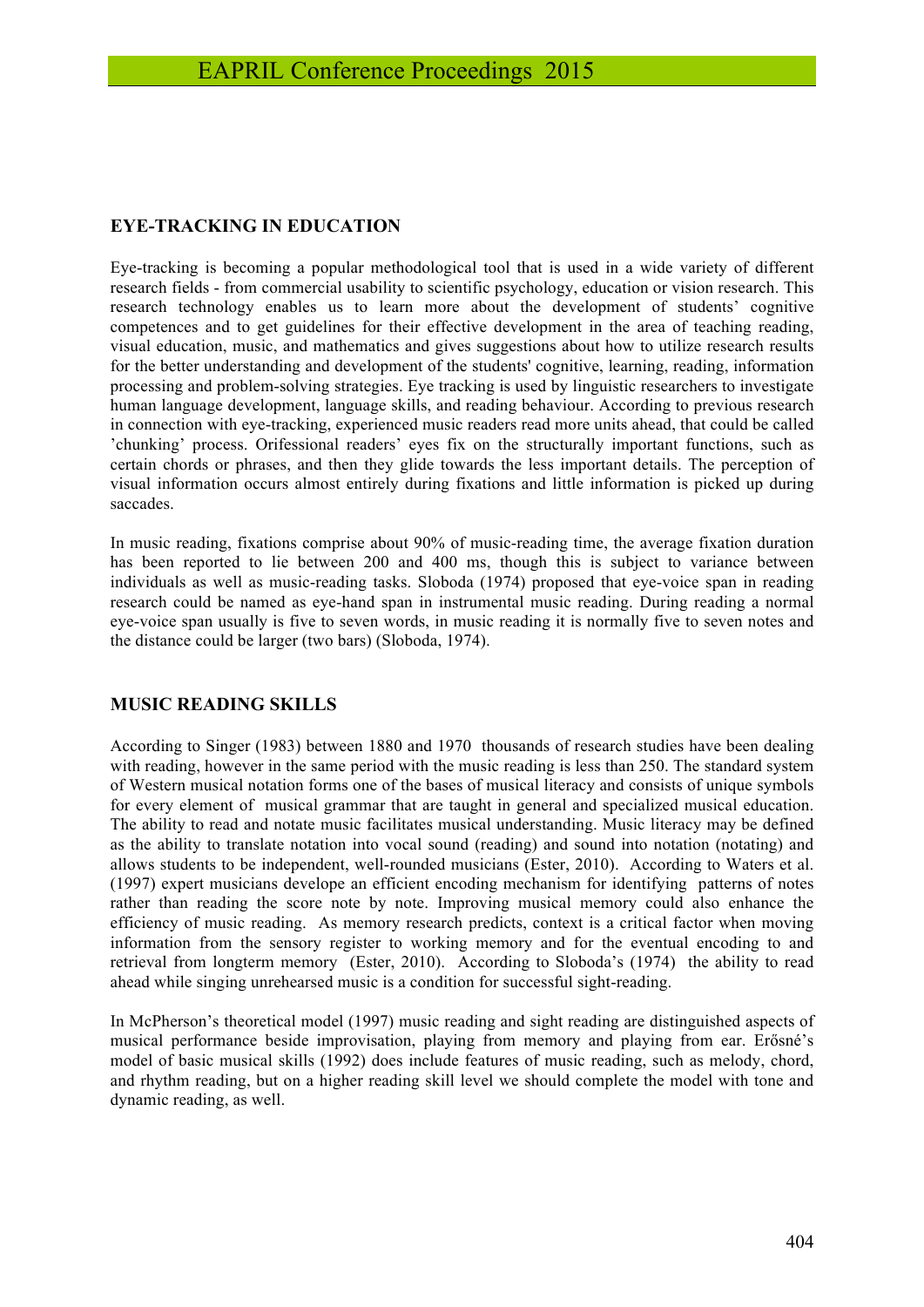|                 | <b>Hearing</b> | Conveyance | Reading      | Writing   |
|-----------------|----------------|------------|--------------|-----------|
| <b>Melody</b>   | Melody -       | Melody-    | Melody-      | Melody -  |
|                 | hearing        | conveyance | reading      | writing   |
| <b>Harmony</b>  | Chord -        | Chord -    | Chord -      | Chord -   |
|                 | hearing        | conveyance | reading      | writing   |
| <b>Rhythm</b>   | Rhythm -       | Rhythm -   | Rhythm -     | Rhythm -  |
|                 | hearing        | conveyance | reading      | writing   |
| <b>Tone</b>     | Tone - hearing | Tone -     | Tone-reading | Tone -    |
|                 |                | conveyance |              | writing   |
| <b>Dynamics</b> | Dynamic -      | Dynamic -  | Dynamic -    | Dynamic   |
|                 | hearing        | conveyance | reading      | - writing |

Table 1 Erősné's model of basic musical skills (1992)

The knowledge of musical styles, improvisation, music memory (Lehmann and Ericsson, 1996), a person's technical skill by sight playing with many subskills can be components of music reading and also it can contain the skill of anticipation, that is, the preliminary imagining the length of the upcoming musical surfaces within the process of performing music. According to Gromko (2004) music sight-reading involves audiation of tonal and rhythmic patterns, comprehension of a graphic notation system with both spatial and textual qualities, and a highly coordinated kinesthetic action in performance. Some other components of music reading skill; the knowledge of musical syntax and grammar, the knowledge of tonal patterns, the ability to identify notes during the process of sight reading, individual's ability to inner-hear or audiate, sight-singing practice, the knowledge of musical styles, improvisation, music memory (Lehmann & Ericsson, 1996) and person's technical skills with many sub-skills, such as hand-eye coordination, independence of fingers, weight controls of the fingering, and agility count.

### **INFLUENCE OF TEXT CHARACTERISTICS**

Awareness about text structure and the expectations engendered by certain common features of text may be useful aids for readers, helping them to invoke relevant background information and schemas to facilitate their construction of meaning-based representation. Knowledge about the organization of texts increases throughout childhood, as does the ability to generate well-structured coherent stories. Perfetti (1994) proposed that possible source of comprehension failure is inadequate knowledge about text structures and genres, which may arise because of insufficient reading experience. Instruction in expository text structure aids reading comprehension, and that could be a useful support in the field of music teaching, as well.

Comprehension arises from a series of cognitive processes and activities, including word decoding, lexical access, syntactic processing, inference generation, reading strategies and post-reading activities. These contributes to a reader's ability to connect the meaning of the musical text into a coherently connected mental representation of the overall meaning of the composition. Students read the text for different purposes, and reading purposes could be also closely associated with the text genre.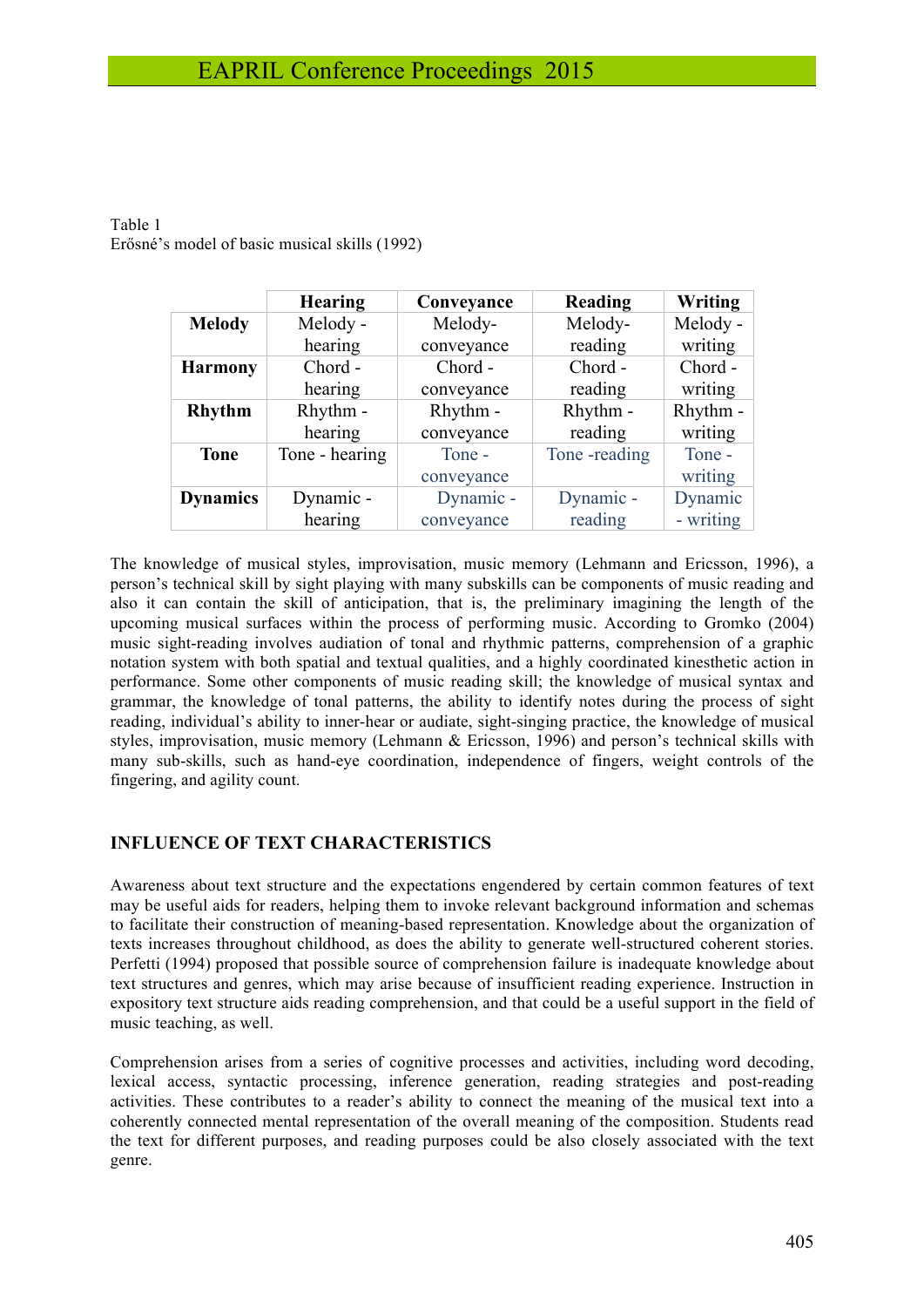### **METACOGNITIVE MUSIC READING STRATEGIES**

However there is a great deal of evidence for the importance of reading strategies, until a few number deal with them in the field of music. Teaching reading strategies is also the task of solfege or music teachers, with the help of them students could become successful music readers. Flavell (1979) proposed a formal model of metacognitive monitoring which included four classes of phenomena and their relationships. The four classes were (a) metacognitive knowledge, (b) metacognitive experiences, (c) tasks and goals, and (d) strategies or actions.

Different texts need the use of different strategies, which are not revealed yet. In music we can distinguish music reading comprehension strategies that are also important for many musicians who consider themselves to be skilled readers. Metacognitive reading strategies are classified into three groups of planning (pre-reading), monitoring (during reading), and evaluating (post-reading) strategies and each group has a variety of strategies that require readers' metacognitive processing.

## **MOTIVATION AND ENGAGEMENT IN MUSIC READING**

Music concepts, like Kodály's method can be particularly useful not only in teaching students how to read but also to increase their curiosity and enjoyment for reading music. To enhance students' interest and desire to learn music reading, the teacher should encourage the students' personal choice of compositions and collaborative discussion and enjoyable interaction with peers.

Several pre-reading activities also could be motivating, melodic contour, body or handsigns, visual icons can help to build children's understanding of pitch placement and create curiosity for seeing how familiar sounds will look on the staff. Later more realistic, but challenging tasks, teaching interesting texts, the use of reading strategies, coherence among strategies and methods applied during music instruction increase reading motivation (Józsa and Steklács, 2012).

# **THE KODÁLY CONCEPT**

According to the Kodály concept musical training should be an integral part of the general curriculum. Musical literacy, the ability to read and write music could be as important as general literacy. Research studies show that there is a positive transfer effect of musical training to several other areas of the elementary school curriculum - such as grammar, spelling, reading, arithmetics and physical education (Barkóczi & Pléh, 1982). Inspite of its importance, with music literacy - music reading deals only a few researches.

One of Kodály's most strongly held convictions was that the ability too read and write musical notation is fundamental to the development of musicality (Király, 2012). Just as literacy culture cannot exist without reading and writing a language, so music culture cannot exist without reading and writing music. Zoltán Kodály composed reading and singing exercises needed for practicing from primary to professional levels, and he claimed that music reading and writing (like the alphabet) can be learnt by anyone. In music eucation primarly Solfege lessons build on thhe pedagogical compositions of Kodály. These works not only improve music reading and writing, musical memory or intonation, but they introduce stuudents to the common musical activities, to the group or choir singing.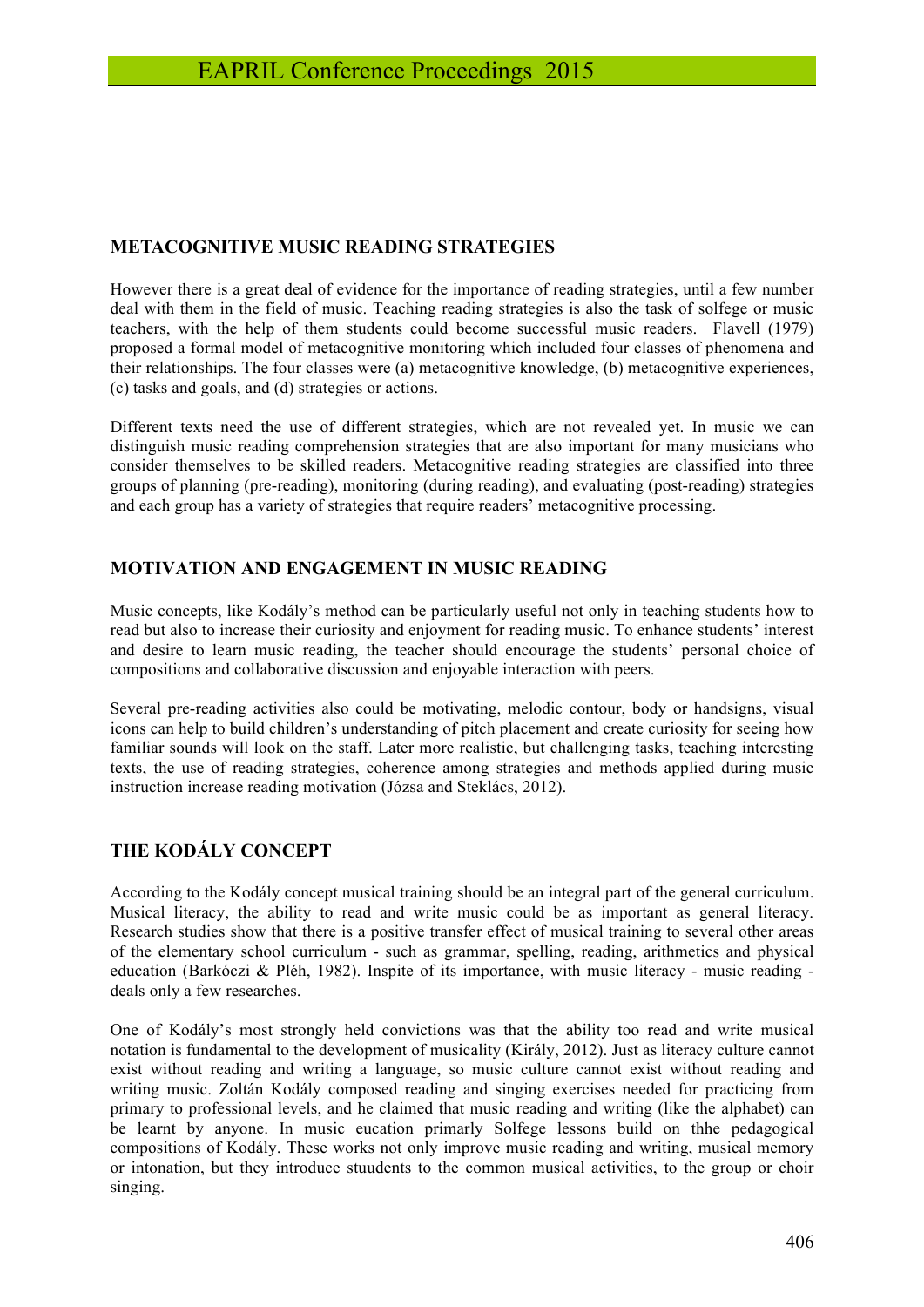### **ABOUT THE RESEARCH**

Our researches were conducted in music schools of three different countries, Germany, Hungary and Luxembourg. The participants  $(N=53)$  were music school students between the ages of 10-14. The sample consist of 33 girls and 20 boys.

### Table 1 *Participants of the research*

|             | Luxembourg<br>$n=19$ |       | <b>Germany</b><br>$n=16$ |       | <b>Hungary</b><br>$n=18$ |       |    |
|-------------|----------------------|-------|--------------------------|-------|--------------------------|-------|----|
|             | <b>boys</b>          | girls | boys                     | girls | boys                     | girls |    |
| 10<br>years |                      |       |                          |       |                          |       | 33 |
| 14<br>years |                      |       |                          |       |                          |       |    |

The participating students study different musical instruments, 55% of students' study wind instruments, most of them (32%) play brass instruments, and pianists are 16% of the sample. Only 14% of the students play different string instruments.

### **Apparatus**

Eye movements during playing were recorded by a Tobii T120 eye tracker with Tobii Studio 2.2.7. Software. The infrared cameras tracing the position of the participants' pupils were integrated into the body of the same computer monitor from which the stimuli were presented. The eye movement tracking device made video and audio recordings, as well.

### **Stimulus materials**

In our research the participant students got 3-3 increasingly complex tasks, three rhythm exercises and three melodies composed by Zoltán Kodály. After half minute studying and reading silently the music score on the computer screen, students should perform them. The first three scores contain only rhythm tasks in different metres. One rhythm and all melody tasks for students were eight-bar exercises and resemble the style of a period. Albert Siklós (1912) considers periods those eight-bar units in which their content or thematic occur varying in the second phrase of the period. Eight-bar, period-like songs are common in every music book that contains usually four two-bar motifs and two four-bar half-periods. Timing is essential in music and much of the musical information is coded in the meter and the rhythm. The stimulus rhythmic exercises were created for the experiment, considering the novice participants can read them according to music school curriculum. Example of the rhythmic exercise:



The second rhythm exercise is more complex and longer (16 bars), and includes several rhythmic patterns. The third rhythm task includes ties, repetition, and various dotted rhythmic values.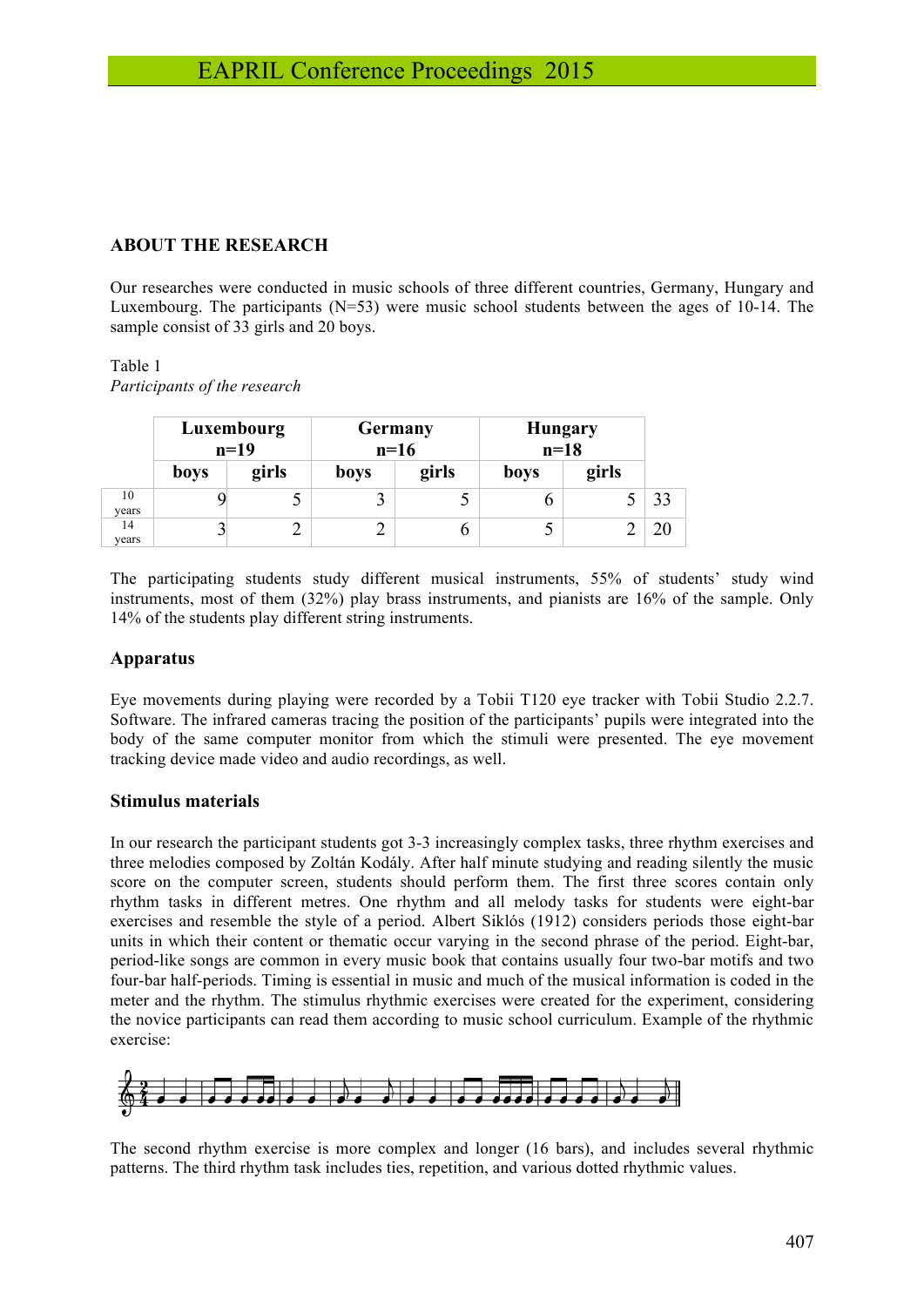

The melodies were from Zoltán Kodály 333 reading exercises, all with different time signatures. The eight-bar melodies were composed in different pentatonic scales (do, sol and la pentatons). The melodies were previously unknown to the participants, providing an authentic sight-reading task in each measurement. The melodies only contained quarter and semiquarter notes, they contain smaller intervals and they are primarily stepwise, to ease the recognition of the notes.



We devided our musical examples into special areas of interests (AOIs) that are examined in a more detailed way for identifying the important structural elements (certain melodic elements, intervals, scales etc. and rhythm patterns) of a particular type of musical text.

### **RESULTS**

During fixation perception of the music reading occurs. The results of rhythm reading of the first musical example, the means of total fixation duration are similar in students of the three countries. After analysing all recordins the mean of total fixation duration during silent reading is 27s while for the same musical example in loud reading that is 16.91 s. That means a thorough rewieving, and mapping the difficulties help in the process of music reading.

|            | Kodály silent reading |                               |                                 | Kodály loud reading |                               |                             |
|------------|-----------------------|-------------------------------|---------------------------------|---------------------|-------------------------------|-----------------------------|
|            | N                     | total<br>fixation<br>dur.mean | Total<br>fix.duration<br>sum(s) | N                   | total<br>fixation<br>dur.mean | Total<br>fix.dur.<br>sum(s) |
| Luxembourg | 8                     | 26,26                         | 210,1                           | 8                   | 18,6                          | 148,76                      |
| Germany    | 8                     | 25,47                         | 203,77                          | 8                   | 16,87                         | 134,97                      |
| Hungary    | 11                    | 24,47                         | 269,13                          |                     | 17,41                         | 191,54                      |

Table 2 *Means and sums of Total Fixation Duration (s)*

We devided the examples into specific research areas. Interestingly the fixation time on the initial time- and key signature is very low (6 ms).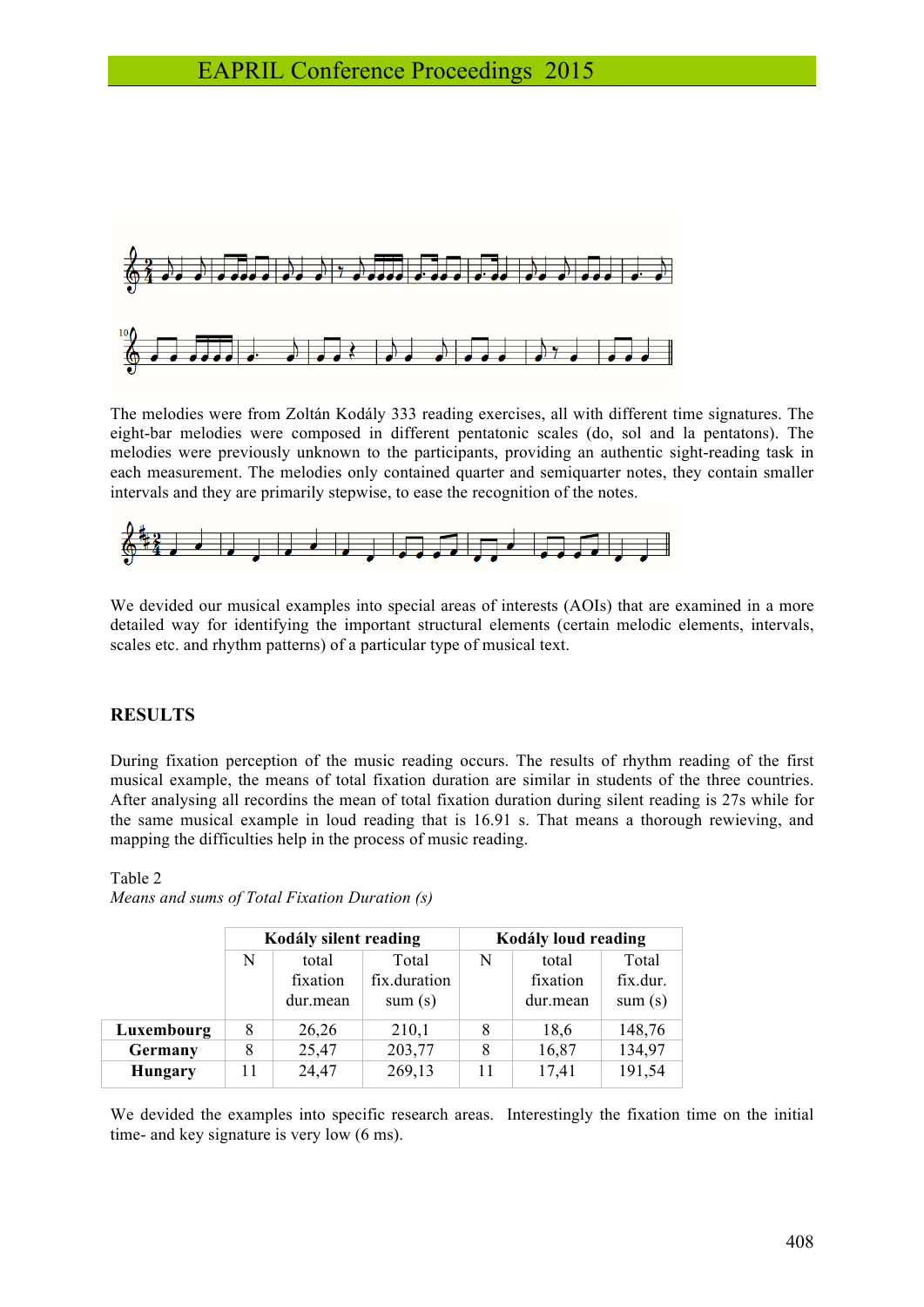#### **Effects of musical structure**

We divided the rhythmic tasks and Kodály's composition into specific research areas (AOIs), namely into two four-bar half periods and also four two-bar musical motifs. In the first rhythmic exercise we found that the fixation counts means of all participants on the first two bars was almost twice longer, than on the second four bars, which have a similar and familiar form, metrical structure and melody. All selected groups show similar results in the three countries. The collected data reveals the significance of the knowledge and understanding of musical structures, and also the knowledge of musical styles. Melodies with good musical forms or structures enhance and facilitate music reading.

#### Table 3





#### **Results of heat maps**

A number of conclusions in connection with music reading can be drawn on the basis of the thermal images of the eye movement tool. On the thermal images we can see where the eyes fixate the longest, these parts highlighted in red, and also where students looked rarely; these areas are shown in green colour. The importance of this research is that those areas in different music materials could be discoverable where students have difficulties during music reading. With the help of heat maps the effectiveness of different music books for educational purposes could be also examined. The heat map of all students' silent reading of rhythmic exercieses, reveals the cognitive process of music reading, how students become more familiar with the rhythmic elements of the task towards the end of it. The eye fixates the longest period in the beginning of the music score, and also fixates on the more complex rhythms and intervals, however the meter and the different key signatures get less attention.

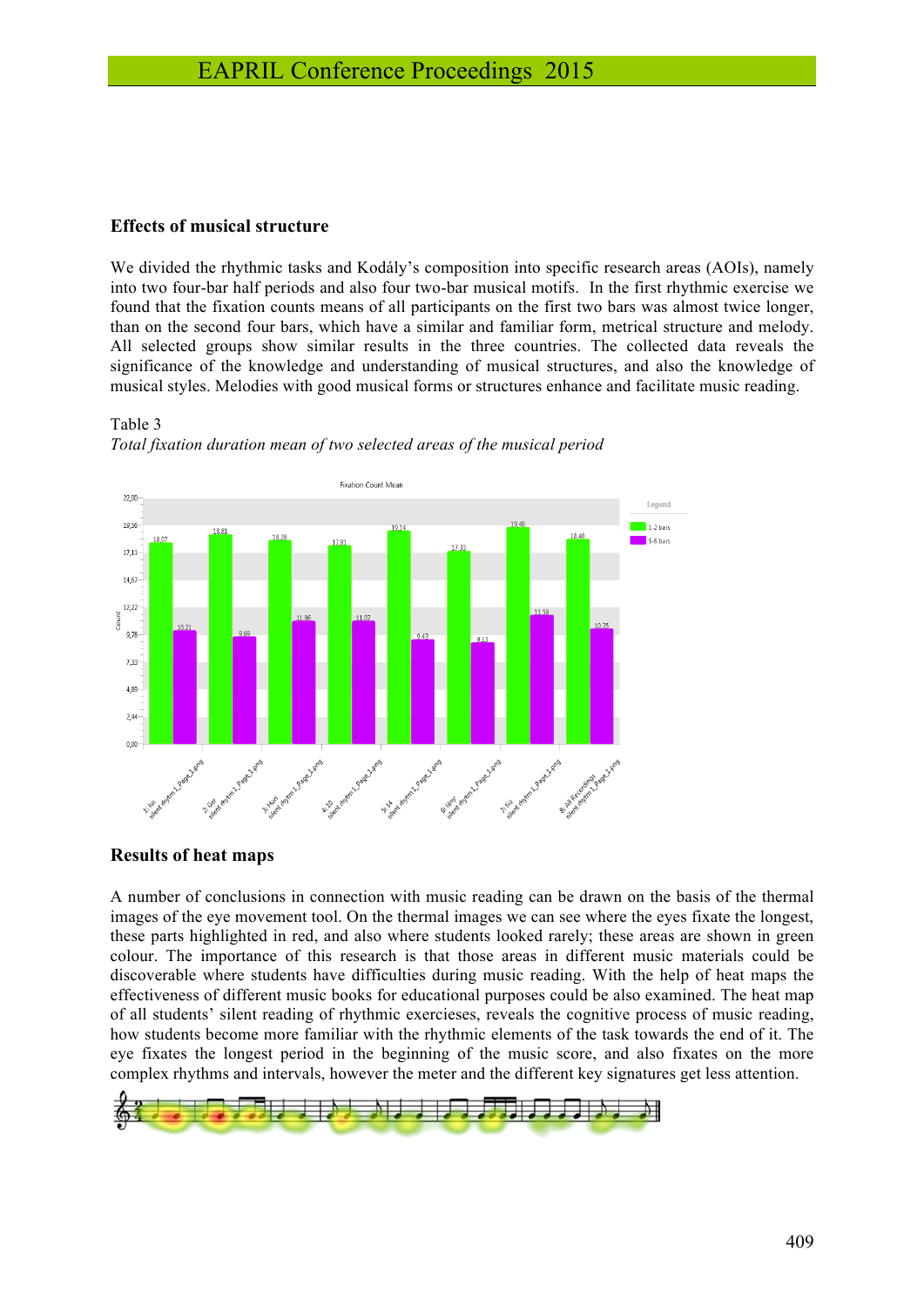Individual differences can be found on the base of heat maps. The following example shows a ten-year old music student's reading process. As the separated fixations reveal, the musical notes are perceived individually, and get less attention toward the end.



The next example is the heat map of a pentatonic song of all students. We can see that fixations usually occur in the middle of the bars there are less attention on barlines. The bigger intervals, for example perfect fifth or fourth, mean longer fixation duration.



### **CONCLUSION**

With the analysis of reading music notation we could learn more about the reading process in general, as during the silent and loud music reading visual symbols based on conventions are decoded. The level of experience, the prior knowledge, the level of process automation and continuity have major roles during the music reading process. In our research we examined students music reading skills from three different European countries. However they study music with different methodology (Kodály or Dalcrose methods) we can not find significant differences between the gained results; it suggests that there could be 'universal' indicators and factors in music reading development. With the help of heatmaps and recording we discriminate several elements of musical syntax (intervals and rhitmic patterns) that are difficult for students, we also find examples for reading strategies and how music memory works in students . Eye-voice span (3-4 notes) are also observed.

Our further aim is on the base of our results to create an online adaptive measurement that could test musical skills in theirs complexity and which is relevant to the practical needs of modern day music education.

### **REFERENCES**

- Barkóczi and Pléh (1982). Music makes a Difference: The Effect of Kodály's Musical Training on the Psychological Development of Elementary School Children. Kecskemét: Kodály Institute.
- Ester, D. (2010). Sound Connections: A comprehensive approach to teaching music literacy. Fishers, IN: Educational Exclusives.
- Erősné, I.: A zenei alapképesség vizsgálata. In: Czeizel Endre és Batta András (szerk.): *A zenei tehetség gyökerei.* Mahler Marcell Alapítvány – Arktisz Kiadó, Budapest p. 183–206. 1992
- Flavell, J. H. (1976). Metacognitive aspects of problem solving. In L. B. Resnick (Ed.), The nature of intelligence (pp.231-236). Hillsdale, NJ: Erlbaum
- Gromko: Predictors of Music Sight-Reading Ability in High School Wind Players. *Journal of Research in Music Education Spring* 2004, 52 (1), p. 6-15